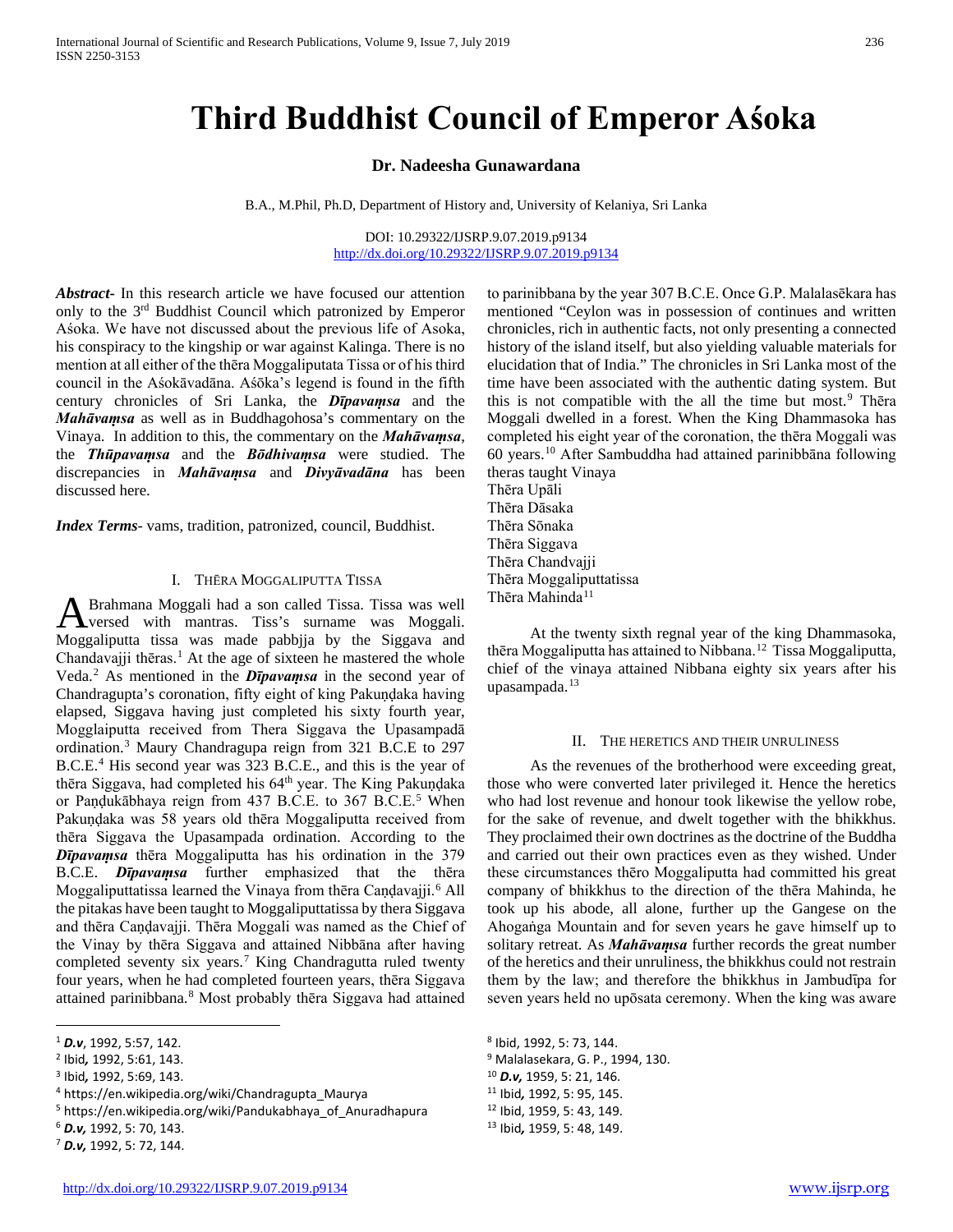of this, he sent a minister to the Aśōkārāma to settle this matter and let the upōsata festival be carried out by the community of bhikkhus in that ārāma. When the minister asked them to follow the upōsata ceremony bhikkhus refused to hold the upōsata with heretics. Hence the minister stuck off the head of several thēras, one by one with his sword. When the king's brother, Tissa, saw that crime he came speedily and sat on the seat nearest to the minister. When the minister saw the thēra he went to the king and told him the whole matter. When the monarch heard, it he was troubled and went with all speed and asked the community of bhikkhus, greatly disturbed in mind; "who, in truth is guilty of this deed that has been done?" The King wanted to meet a bhikkhu who is able to set his doubts to rest and to befriend religion? The bhikkhus mentioned the Moggali thēra's name and as a result of this king sent the bhikkhus, ministers and the people to invite him restore Buddhism. In the third time when they invited by saying "be our helper venerable sir, to befriend religion", then only he agreed to come. They brought the thēra by ship on the Ganges and the king went to meet him. The king went down knee deep into the water and respectfully gave his right hand to the thēra, as he came down from the ship.[14](#page-1-0) As mentioned in the *Mahāvaṃsa* thēra was accommodated in the pleasure garden called Rativaḍḍana.<sup>[15](#page-1-1)</sup> When the king asked the thēra whether or not he himself shared the guilt of the murder of the bhikkhus by the minister. The thēra taught the king; there is no resulting guilt without evil intent, and he recited the Tittira-Jātaka.

## III. THE THIRD BUDDHIST COUNCIL

 *Mahāvaṃsa* mentions that all the bhikkhus were assembled by sending two yakkas. King seated with the thēra on one side and asked from the bhikkhus "What did the blessed one teach? Those who answered "he teaches the Sāssata doctrine" expelled from the order. Those who answered "he teaches the Vibhajja doctrine" held for the upōsata festival. The number bhikkus who were expelled were sixty thousand. Thenceforth the brotherhood held the uposata festival. Out of the great number of the brotherhood of bhikkhus the thēra chose a thousand learned bhikkhus, endowed with the six super normal powers, knowing the three piṭakas and versed in the special sciences to make a compilation of the true doctrine. Mahākassapa and thēra yasa had held the council. In the midst of this council the thēra Tissa set forth the *Kathāvatthuppakaraṇa.* This council was held under the protection of King Aśōka at the Aśokarāma, ended by the thousand bhikkhus in nine months. *Mahāvaṃsa* says the seventeenth year of the king's reign the wise thēra who was seventy two years old closed the council with a great pavārana ceremony.[16](#page-1-2) *Dīpavaṃsa* records that the wise Moggaliputta, the destroyer of the schismatic doctrines, firmly established the Theravada and held the third council, having destroyed the different doctrines and subdued many shameless people and

 $\overline{a}$ 

<span id="page-1-6"></span><span id="page-1-3"></span><sup>17</sup> *D.v,* 1992, 7: 40-41, 157.

restored splendor to the faith, he proclaimed *Kathavatthuppakarana*. [17](#page-1-3) The thēra Moggaliputtatissa taught Pasmahasagiya (Five Nikāyas)

Saptaprakarana (seven sections of Abhidharmma)

Ubhatovibaṇga (two vibhaṇgas of the Vinaya)

Parivārapāli

Kandaka<sup>[18](#page-1-4)</sup>

 One of the important stories in the *Mahāvaṃs*a that is absent in the *Aśōkāvadāna* tells how Aśōka convenes and participates in the Third Buddhist council at Pāṭaliputra. John S. Strong says that the whole thrust of this account is to associate the great King Aśōka with the specific sect of the Theravādins favoured by the authors of the *Mahāvaṃsa* and, by implication, by the island of Sri Lanka in general.[19](#page-1-5) In the *Aśōkāvadāna* however, there is no mention at all either of the elder Moggaliputta Tissa or of this Third Council. The L. A. Waddell is trying to identify the high priest of Upagupta with Moggaliputta.<sup>[20](#page-1-0)</sup> Jone S. Strong's point of view is that there are difficulties with this parallelism.[21](#page-1-1) Following the account of the Third Council in the *Mahāvaṃsa,* there is another episode that does not figure at tall in the *Aśokāvadāna* the dispatch of missionaries to spread the Buddhist faith.

 "The converting of different countries" the twelfth chapter of the *Mahāvaṃsa* contains the nine adjacent countries which sent the dhamma after the Buddhist council of the third. Those countries and the thēras as follows.[22](#page-1-2)

thēra Majjhantika sent to Kasmīra and Gandhāra

thēra Mahādeva sent to Mahisamaṇḍala

thēra Rakkhita sent to Vanavāsa

thēra Yōnka Dharmarakśita sent to Aparantaka

thēra Mahādhammarakkita sent to Mahāraṭṭha

thēra Mahārakkhita sent to Yōna

thēra Majjhima sent to Himalaya

thēras Sōna and Uttara sent to Suvannabhūmi

thēra Mahinda sent to Tambaparnni

 Buddhism spread more rapidly in Sri Lanka, than in the Northern countries.<sup>[23](#page-1-6)</sup>

 The episode of dispatching the missionaries to the above countries can be testified with archaeology. The relics of some of the thēras mentioned in the *Mahāvaṃsa* have been unearthed by archaeologists at Sānchī. B.M. Barua says, that Buddhists are eager to show, Aśoka's adherence to their religion. We should not, therefore, take them seriously since they are nothing but the "mendacious fictions of unscrupulous monks."<sup>[24](#page-1-4)</sup>

## IV. KING DEVĀNAṂPIYATISSA AND THE EMPEROR AŚOKA

 King Devānampiyatissa became the king after his father's death. At the time of his consecration many wonders have happened. As mentioned in the *Mahāvamsa* treasures and jewels of the whole island of Lanka, that had been buried deep rose up to the surface of the earth owing to the meritorious effects of king.

- <sup>22</sup> M.v, 1950, 12: 2-7, 82. Pōjāvalī, 1999: 759-760.
- <sup>23</sup> Vajirapani. D.G.O 1966: 395.

<span id="page-1-0"></span><sup>14</sup> *M.v,* 1950, 5:250-256, 47.

<span id="page-1-1"></span><sup>15</sup> Ibid, 1950, 5:257, 48.

<span id="page-1-2"></span><sup>16</sup> *M.v*, 1950, 5:280, 50.

<span id="page-1-4"></span><sup>18</sup> Ibid*,* 1992, 7: 43, 157.

<span id="page-1-5"></span><sup>19</sup> Strong S. John, 1989: 24.

<sup>20</sup> Waddell, L. A, 1899: 70-75.

<sup>21</sup> Strong S. John, 1989: 24.

<sup>24</sup> Barua, B. M, 1968: vol. I, 2-3, & Strong S. John, 1989: 14-15.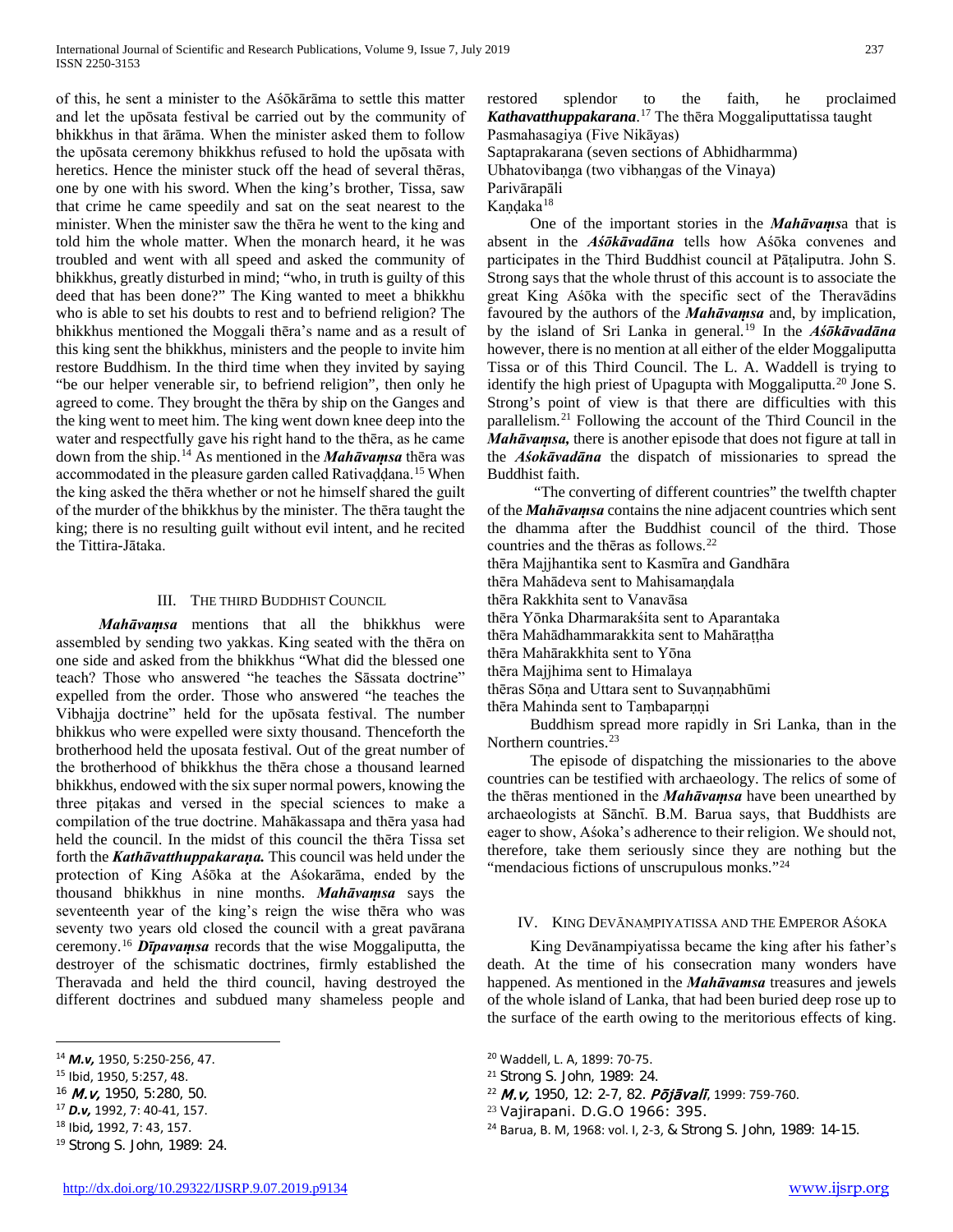Having seen the treasures the king in Sri Lanka thought of sending them to king Dhammāśoka. As reported in the vaṃsa tradition Devānaṃpiyatissa and Dhammāsoka had already been friends for a long time, though they had never seen each other.<sup>[25](#page-2-0)</sup> The king in Sri Lanka, four persons appointed as his envoys; his nephew Mahāriṭṭha, a Brahman, a minister and an account. The priceless jewels, the three kinds of precious stones, and the three stems (like) wagon-poles, a spiral shell winding to the right, the eight kinds of pearls were gifted by these envoys.[26](#page-2-1) The *Mahāvaṃsa*  refers to eight kinds of pearls, presented to the Emperor Aśoka by the King Dēvānampiyatissa (circa 250-210 B.C.E.). The eight kinds of pearls are horse-pearl, elephant-pearl, waggon- pearl, myrobalan pearl, bracelet pearl, ring pearl, kakūdha fruit pearl and common pearl. The Pāli literature *Abhidhānappadīpikā* also reports that, these eight types of pearl as quoted in *Mahāvaṃsa.[27](#page-2-2)* Devaraj and Ravichandran say about one million chanks of different varieties are collected each year in the Gulf of Mannar region in recent years.[28](#page-2-3)

 At the beginning of the second rock edict, Aśoka refers to the border people such as the Cōlas, the Paṇḍyas, the Satiyaputras and the Kēralaputras and Tāmraparṇi.<sup>[29](#page-2-4)</sup> Tāmraparṇi has been generally identified with Sri Lanka, rather than ith the river "Tāmraparni".<sup>[30](#page-2-5)</sup> It is with the emergence of the Mauryas in the third century B.C.E. and particularly with the reign of King Aśoka that there is definitive reference to the development of maritime routes.<sup>[31](#page-2-6)</sup> Under the Mauryas this coastal network was expanded all along the coast to include Sri Lanka and it was through the sea route that Dhamma missions, reached Sri Lanka, even before the voyage of Mahinda (13<sup>th</sup> rock edict).

 The envoys embarked at the Jambukola in seven days and thence in another seven days taken to reach the Pāṭaliputta. As mentioned in the *Mahāvaṃsa* envoys gave those gifts into the hands of king Dhammāśoka. As further mentioned, the monarch, in his joy bestowed on Ariṭṭha the rank of commander in his army, the dignity of chaplain on the Brahmana, the rank of staff bearer on the minister, and the guild lordship on the treasurer[.32](#page-2-7) The question that would naturally arise is why, King Aśōka bestowed the ranks to these four envoys? What is the authority that he had? Although the vaṃsa tradition gives evidence on political institutions in early Sri Lanka (before the 3rd Century B.C.E) this cannot be testified. In a way this symbolized introduction of the political institutions to Sri Lanka by the emperor in India. King Aśōka has sent everything needed for the consecration of a king. As elaborates in the *Mahāvaṃsa* a fan, a diadem, a sword, a parasol, shoes, a turban, ear ornaments, chains, a pitcher, yellow sandalwood, as set of garments that had no need of cleansing, a costly napkin, unguent brought by the nags, red coloured earth, water from the lake Anotatta and also water from the Ganges, a shell winding in suspicious wise, a maiden in the flower of her

<span id="page-2-10"></span><span id="page-2-3"></span><sup>28</sup> Devaraj, M. and Ravichandran, V., 1991: 102.

- <span id="page-2-12"></span><span id="page-2-5"></span><sup>30</sup> Ray, H.P. 1994: 22.
- <span id="page-2-13"></span><span id="page-2-6"></span><sup>31</sup> Ibid. 1994: 21.

 $\overline{a}$ 

<span id="page-2-7"></span><sup>32</sup> M.v, 1950, 11: 23-24,79.

youth, utensils as golden platters, as costly litter, yellow and embolic myrobalans and precious ambrosial healing herbs, sixty times one hundred wagon loads of mountain rice brought thither by parrots, nay all that was needful for consecrating a king was sent by the emperor by the king in Sri Lanka.<sup>[33](#page-2-8)</sup> This consecration ceremony symbolized the transition of local leadership to the kingship in Sri Lanka. The kings in Sri Lanka did not have a proper coronation before this. This might be the reason for the request behind the second consecration for the king Tissa.

 Aśōka sent the gift of the true doctrine by saying "I have taken refuge in the Buddha, his doctrine and his order; I have declared myself a lay disciple in the religion of the Sakya son, seek then even thou."[34](#page-2-0) The envoys stayed seven months in India and having embarked at Tāmalittī landed at Jambukōla, arrived Lanka on the twelfth day. The ruler of Lanka consecrated for the second time by the envoys. The Mahāvaṃsa denotes that king Tissa used the name of the "friend of the god" (Devanpiya). $35$ 

#### V. BŌDI TREE

 As mentioned in the *Mahāvaṃsa* following the counsel of the Aśōka's minister Mahādeva,<sup>[36](#page-2-9)</sup> had invited the community of bhikkhus and asked whether the great Bodhi tree be sent to Laṅka. The *Mahāvaṃsa* noted that thēra Moggaliputta answered "It shall be sent thither, as five great resolutions that the Buddha gifted." When king Aśōka having heard this, he was glad and had ordered to clean the road, seven yojanas long, leading to the great Bodhi tree. [37](#page-2-10) And also he brought the gold to make a vasa to plant the Bodhi tree which is going to be sent to Sri Lanka. *Mahāvaṃsa* denotes that Vissakamma who appeared in the semblance of a goldsmith, having moulded gold with his hand made a vase in that very moment and departed. The *Mahāvaṃsa* further says that the measuring of the vase is nine cubits around and five cubits in depth and the three cubits across, being eight finger-breadths thick, having upper edge of the size of young elephant's trunk, being equal to the young (morning) sun.<sup>[38](#page-2-11)</sup> There is similar description in  $B\bar{o}dhivamsa$  to the above.<sup>[39](#page-2-12)</sup> The eighteenth chapter, the receiving of the great Bodhi tree further says that having seen the miracle of the Bodhi tree, the way that the king Aśōka worshiped the great Bodhi tree by bestowing kingship, consecrating the great Bodhi tree the king of his great realm thrice.

#### VI. PLANTING THE BODI TREE IN THE VASE

 This incident has been depicted quite miraculously in the vaṃsa tradition. As reported in the vaṃsa, great Bōdi tree departed the southern branch itself and with thousand roots planted in the vase.[40](#page-2-13) It is ten cubit height. Five branches extended to four cubits.

 Ibid, 1950, 11: 34, 80. M.v, 1950, 11: 42, 81. *Bodi.v,* 1999, 188. *M.v.* 1950, 18: 23, 124. Ibid. 1950, 18:29,125. *Bodi.v,* 1999, 189. Ibid, 1999, 191.

<span id="page-2-0"></span><sup>25</sup> M.v, 1950, 11:19, 78.

<span id="page-2-1"></span><sup>26</sup> Ibid, 1950, 11:22, 78.

<span id="page-2-9"></span><span id="page-2-2"></span><sup>27</sup> Childers 1976: 1061.

<span id="page-2-11"></span><span id="page-2-4"></span><sup>29</sup> Bellana, N 2000: 31.

<span id="page-2-8"></span><sup>33</sup> Ibid, 1950, 11: 27-32,79.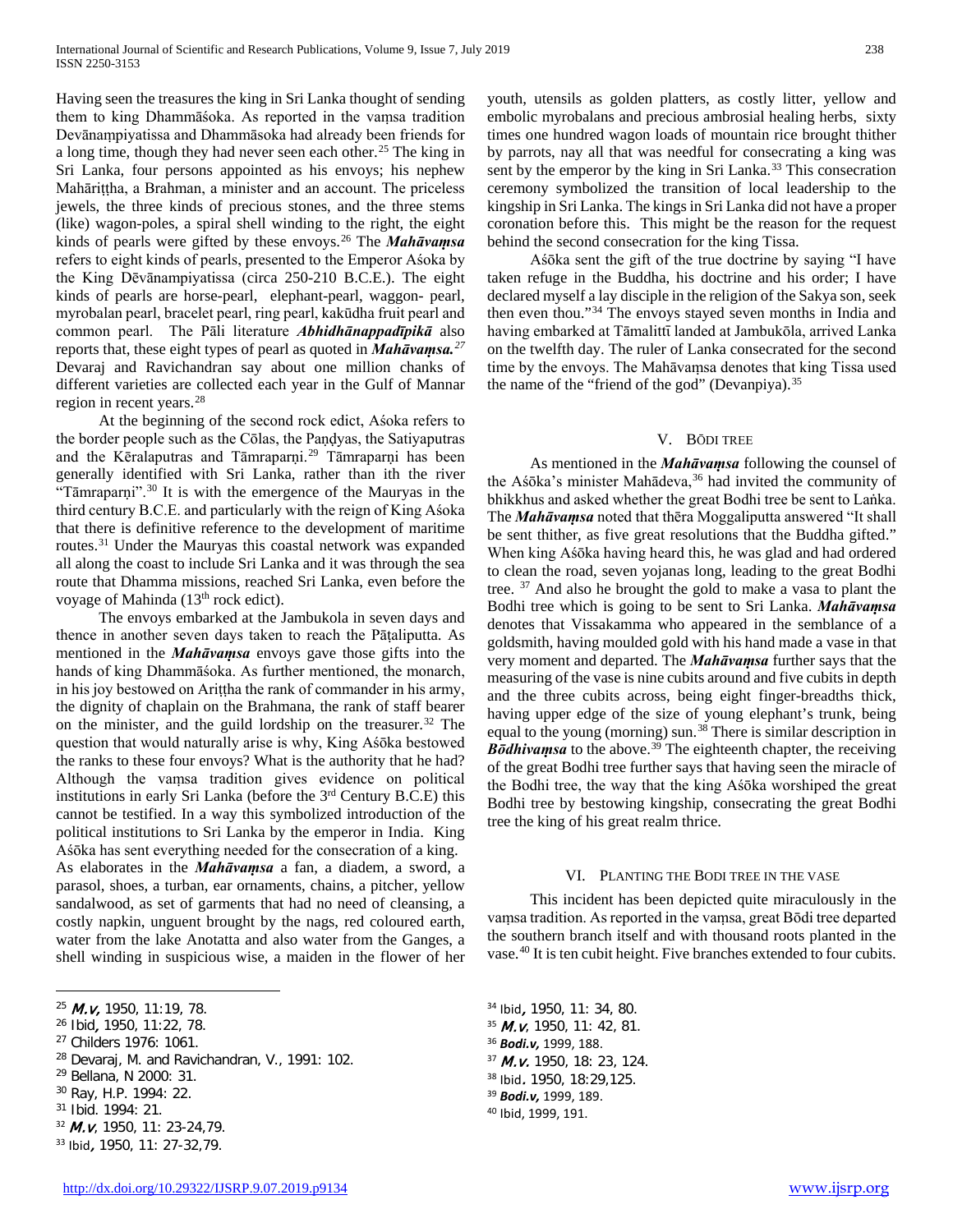It consisted of thousand small branches.<sup>[41](#page-3-0)</sup> Bōdi tree disappeared seven days, among the clouds. The vaṃsa tradition attempts to portrait this miraculously. The king Aśōka had anxiously waited for seven days to see the Bōdi tree. King has arranged many Bōdi Pujā ceremonies with the consort of Asandimittā and twelve thousand city women.<sup>[42](#page-3-1)</sup>

#### VII. CONSORTS OF THE KING

 The Bōdhi tree was planted at the Mahāmeghavanārāma in the eighteenth regnal year of the Dhammāśōka.<sup>[43](#page-3-2)</sup> Afterwards, the dear consort of the king, Asaṃdhimittā died.[44](#page-3-3) She is a faithful believer in Buddhism. The king raised the treacherous Tissarakkhā to the rank of queen in the fourth year after this. Tissarakkhā being jealous of the king's fondness of the Bodhi tree, destroyed it with Madu-thorn.<sup>[45](#page-3-0)</sup> The king fall into the power of mortality in the fourth year after this. It was his thirty seventh regnal year.<sup>[46](#page-3-1)</sup> The Aśōkāvadāna depicts a quite similar story to the above. Aśōka's faith was aroused by the Bōdhi tree, as that was where the Blessed one had realized complete unsurpassed enlightenment. He therefore sent to the place of Bōdhi an offering of the most precious jewels which made Aśōka's chief queen Tiṣyarakṣita annoyed.

 John S. Strong has shown the basic difference in outlook between the Mahāvaṃsa and the Aśōkāvadāna as follows. "The dissimilarity in their world view resulted not only in their emphasis on different stories about Aśōka, it also led to radically different treatment of one and the same legend. For example he mentions both texts related the story of Aśōka's wicked queen, Tiṣsyarakṣitā (Pāli, Tissarakkhā) and her use of black magic on the Bōdhi tree at Bodhgaya. In the *Mahāvaṃsa,* she seeks to injure the tree soon after Aśōka sends one of its branches to Sri Lanka for transplanting, and her endeavor meets with success when the original tree withers and dies. The implication is, of course clear: Sri Lanka is now in the sole possession of the living tree of the enlightenment; what has died in India still thrives on the island. In the Aśōkāvadāna, however, Tiṣsyarakṣitā is not successful. She does not carry through with her plan, and the Bodhi tree, instead of perishing, recovers through Aśōka's devoted care.

#### VIII. CONCLUSION

 Aśoa patronized the third Buddhist council which was held at the Ptaliputa. Mahinda thēra, one of his sons, and the daughter therī Saṃghamitta played a significant role introducing the Buddhism and the order of nuns to Sri Lanka. As a symbol of Maury Empire, Sanghamittā arrived with the branch of the Bōdhi tree. It is well-known that Sri Lanka was one of the few countries in the world where Buddhism has been practised without interruption from the time of its introduction to the present day. The honorific term Devānampiya was also conferred by Aśōka as an imperial honour upon the king of Sri Lanka, whose name was only Tissa. No king in Sri Lanka before Devānampiyatissa seems to have used this prefix.

#### **REFERENCES**

- [1] *Buddhist records of Faxian*, Balagalle G. Vimal, Sinhala translation, S. Godage publishers, Maradana, Colombo, 2017.
- [2] *Buddhist records of the Western World***,** Buddhadatta Polwatte, Sinhala translation, S. Godage Publishers, Maradana, Colombo, 2014.
- [3] *Dīpavamsa* 1959 □ āṇavimala Thēra, Kiriellē., M. D. Gunasēna Publishers, Colombo.
- [4] *The Dīpavaṃsa* 1992 H. Oldernberg., Asian Education Services, New Delhi, Madras.
- [5] *Divyāvadāna* 1980 Andre and Filliozat., London.
- [6] *Divyāvadāna* 1886 (ed.), E. B. Cowell and R. A. Nei., London.
- [7] *Divyavadana* 1999 Nagoda Ariyadasa senevirathan (trans.), S. Godage publishers, Maradana, Colombo 10.
- [8] *The Great Tang Dynasty Record of the Western Regions,* Li Rongxi, Translated by the Tripitaka-Master Xuanzang under Imperial Order, Composed by Śramana Bianji of the Great Zongchi Monastery (Taishō, Volume 51, Number 2087), Berkeley 1996.
- [9] *Mahābōdivaṃsa* 1891, Strong Arthur. S, Pali text Society, Oxford University press, London.
- [10] *Mahāvaṃsa part I & II* 1967 (trans.), Sumangala Tera and Devarakshith Batuwanthudāwe., Rathanākara bookshop, Wella Avenue, Colombo.
- [11] *The Mahāvaṃsa or the Great Chronicle of Ceylon* 1950 W. Geiger, Ceylon Government Information Department, Colombo.
- [12] The Mahāvaṃsa the Great Chronicle of Ceylon, 1912 (trans.), W. Geiger, Oxford.
- [13] *Nikaya Sngrahaya* 1908 (ed.), W. R. Gunawardana., Colombo.
- [14] *Pōjāvali* 1999, Amramoli thera Veragoda, Godage International publishers, Maradana, Colombo.
- [15] *Rājāvalī,* 1997, A. V. Suraveera, Educational Publications Department, Colombo.
- [16] *Samantapāsādika* 1967 (ed.), J. Takakusu & M. Nagia., vol. iv, Pāli Text Society, London.
- [17] *Samantapāsādika* 1996 (trans.), S. Gamlath., Godage International Publishers, Colombo10.
- [18] *Samantapāsādika* **2004** (trans.), Dhammakusala thera, Ambalamgoda, Royal Asiatic Soceity, Sri Lanka.
- [19] *Sinhla Bōdhivaṃsa* 1999 (ed.), Sucharithagamlatha, Godage publishers, Colombo 10
- [20] *Thūpavamsa* 1994 translated into English by S. Gamlath and published by the Godage publishers in Colombo.
- [21] *Thūpavaṃsa,* 2010 Galagama Saranankra thera, Ratna book publishers, Maradana.
- [22] *Thūpavaṃsa (Pāli)* 2015 Piyaratana thera Vägama, Samayavardana book publishers, Colombo 10.
- [23] *Vaṃsatthappakāsini (Mahāvaṃsaṭīkā)* 2001 Akuratiye Amaravamsa thera and Hemachandra Disanayaka (edit), S. Godage publishers, Maradana, Colombo, 10
- [24] *Vaṃsatthappakāsini* 1935, Malalasekara Gunapala P, London
- [25] *Vinayaṭṭhakathā (Samantapāsādikā)* 2004 (trans.), vol. ii, Dhammakusala thēra, Ambalangoda., Royal Asiatic Society.
- [26] *Vinayaṭṭhakathā (Samantapāsādikā)* 2009 Dhammakusala thēra, Ambalamgoda., Buddhist Cultural Center in Dehiwala.

Secondary Sources in Sinhala

 $\overline{a}$ 

<span id="page-3-2"></span>43 M.v. 1950, 20: 1,136.

<span id="page-3-0"></span><sup>41</sup> Ibid, 1999, 191.

<span id="page-3-1"></span><sup>42</sup> *Bodi.v*, 1999, 192.

<span id="page-3-3"></span><sup>44</sup> Ibid, 1950, 20: 2,136.